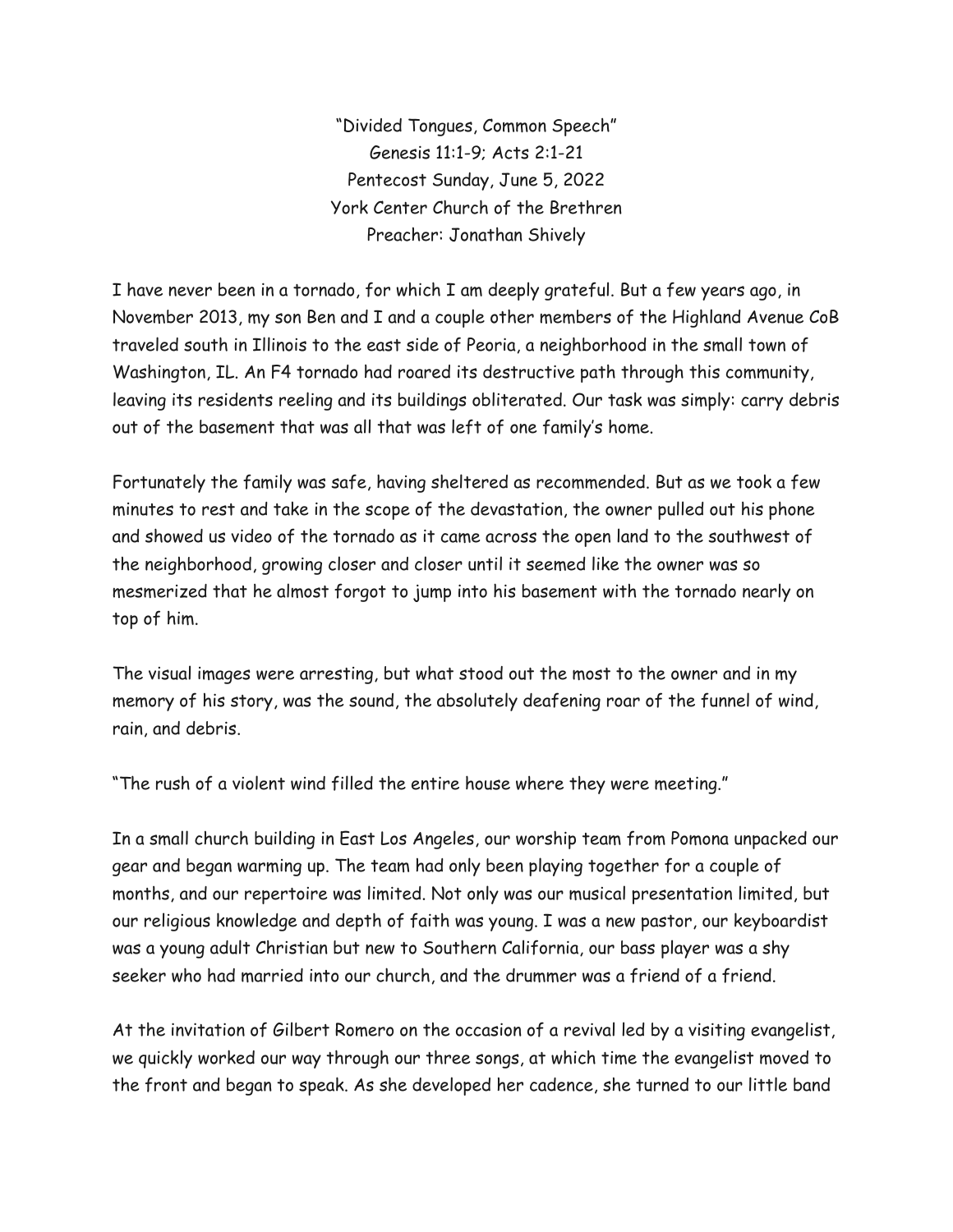of musicians, stoic behind our instruments like the good frozen chosen, and motioned for us to play.

For what seemed like days but was closer to an hour, we continued to reprise the three songs we knew as the fervor of the evangelist and the response of the congregation grew. As she exhorted those in attendance in both English and Spanish, the energy and intensity rose. Before too long we were immersed in a movement of the Holy Spirit expressed through speaking in tongues and emotional - physical responses.

Our wide-eyed little band continued on to the best of our abilities.

"All of them were filled with the Holy Spirit and began to speak in other languages, as the Spirit gave them ability."

The Christian celebration of Pentecost comes around every year, as does the original Jewish celebration of the Feast of Pentecost. Arriving 50 days after Passover, Jews celebrate the conclusion of the wheat harvest and recognize the beginning of a new period in Israel's history.

Luke, in writing the Book of Acts, purposefully aligns the inaugural events of the newly constituted church with the Jewish traditions, and the Christian calendar reflects those connections. The small gathering in Jerusalem of Jesus's faithful followers soon turned into a crowd. The crowd, affected by the Holy Spirit, broke into multiple languages.

It is not surprising that there were skeptics. Like our little worship band at Bella Vista, it must have been overwhelming and quite perplexing. Peter rises to refute the accusations of drunkenness and, recognizing the gravity of the moment, repeats the words of the prophet Joel:

'In the last days it will be, God declares, that I will pour out my Spirit upon all flesh, and your sons and your daughters shall prophesy, and your young men shall see visions, and your old men shall dream dreams. Even upon my slaves, both men and women,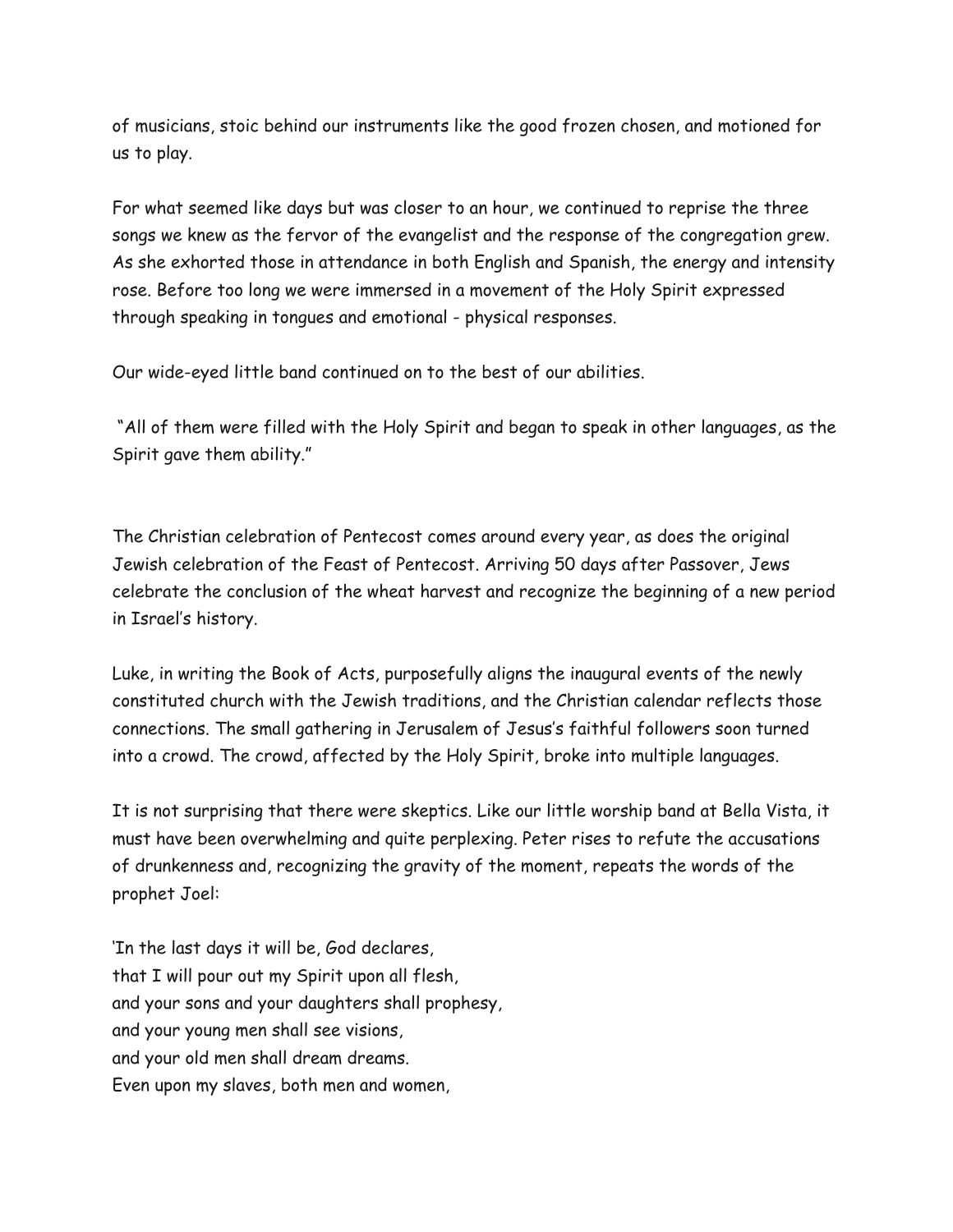in those days I will pour out my Spirit; and they shall prophesy. And I will show portents in the heaven above and signs on the earth below, blood, and fire, and smoky mist. The sun shall be turned to darkness and the moon to blood, before the coming of the Lord's great and glorious day. Then everyone who calls on the name of the Lord shall be saved.'

In current expressions of our Brethren beliefs and practices, we don't talk much about signs. While some traditions might look at the happenings in our world today and declare the coming of the end of the world, we mourn the wars and natural devastation and violence and inequities of the world, but we're not likely to read them as indicators of any prophetic fulfillment. In fact we might prefer to understand the role of the prophet not so much about predicting the future but more so about calling to attention the shortcomings of and expectations for the present.

Peter is seeking to make sense of the present. He is also signaling a pivot point into the future.

Our first text today was the story of Babel, the confusing of the languages. The story is that God wanted to prevent the faithful from becoming content and established in only one place. In confusing the languages, they abandoned their plans for a power-increasing city and scattered throughout the land.

The story of Pentecost is in some ways the reversal and in some ways a reassertion of the story of Babel. It is a reversal because while the languages are still diverse, the understanding is now in common. The message of Jesus does not require an interpreter because the Holy Spirit has facilitated understanding.

Have you ever been in a situation where you were in the language minority? Perhaps traveling abroad, or in a neighborhood nearby, or in the presence of teenagers? If you were not familiar with the language, were you uncomfortable, threatened, anxious, curious? How did context matter?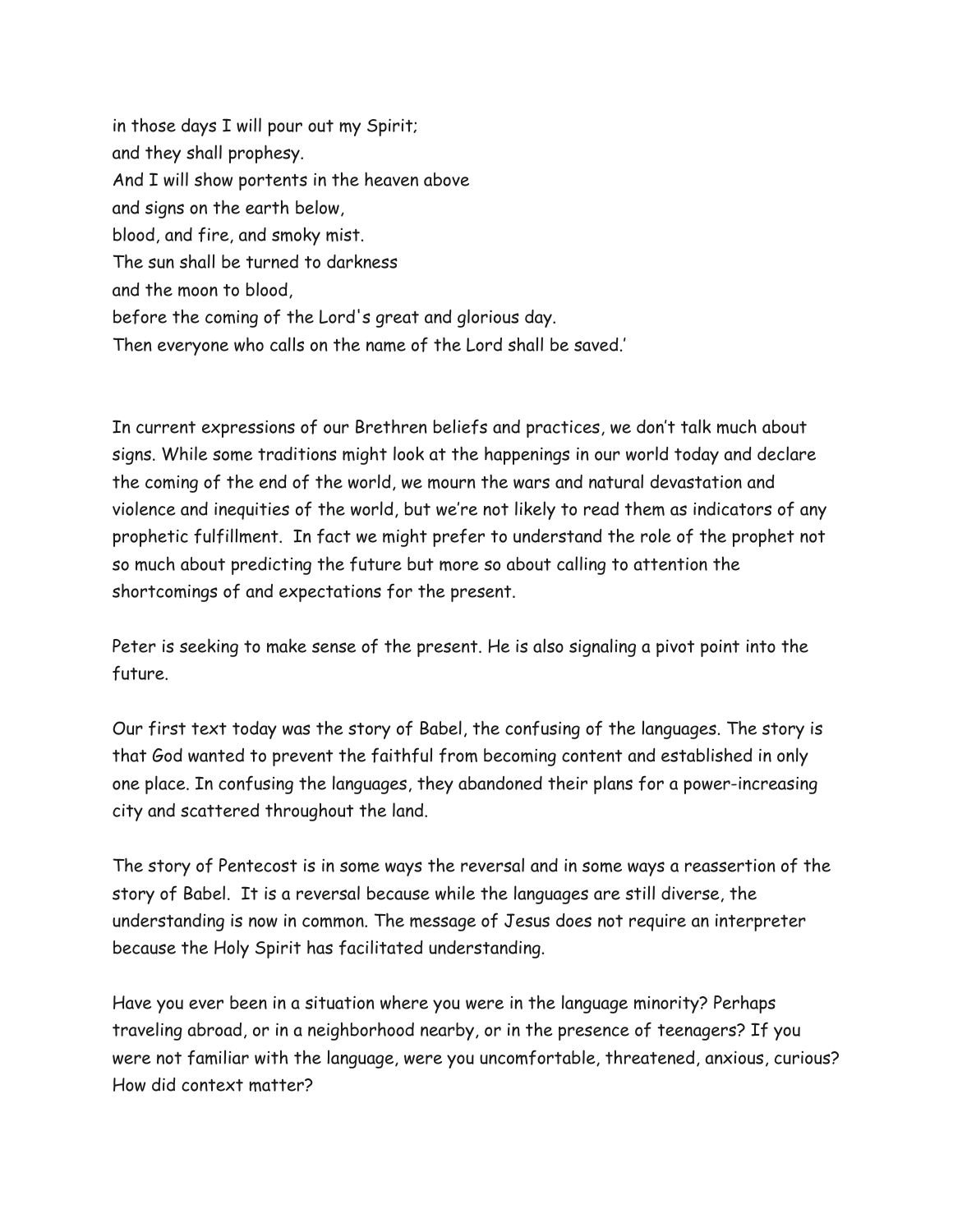I've been fortunate to worship with Brethren in Puerto Rico and Brazil. In neither case did I understand the language, but in worship and in fellowship I always understood the message. Perhaps that is a bit like the Pentecost experience of hearing in one's own understanding.

So while Babel put up barriers to understanding, Pentecost removed those barriers. What are our Babels today, the barriers that impede our understanding?

But there is a second dimension to the Babel - Pentecost connection. For those at Babel the confusion was necessary in order to send them throughout the world. For those in Jerusalem at Pentecost, the message given in common was to go throughout the world. In both cases the message is an evangelistic one, intended to make God and God through Jesus known throughout the world.

The impact of the arrival of the Holy Spirit, the Christian experience of Pentecost, is the signal to the faithful remnant of Jesus followers, to move out, to go forth, to get to work, to spread the good news of Jesus.

It is at Pentecost that the Christian church becomes the witness and bearer of God's Spirit. The confusion of Babel is now resolved as each nation hears and understands the Word of God in its own language. The call to carry this understanding into the world is unmistakable.

Think of a time when an experience has convicted you. Perhaps it was a new idea you learned through study. Perhaps it was the impact of a mission trip. Maybe it was the influence of a particular person in your life. Did you have an energizing trip? Were you recognized for some accomplishment? Did you suffer a loss that has re-shaped your life?

I think of stories in which an experience has shaped the future course of someone's life. On the tragic-turned-positive side, singer Jennifer Hudson is an example. After her mother, brother, and nephew were brutally shot and killed by another family member, she established the Julian D. King Gift Foundation which aims to "provide stability, support and positive experiences for children of all backgrounds to help enable them to grow to be productive, confident and happy adults."